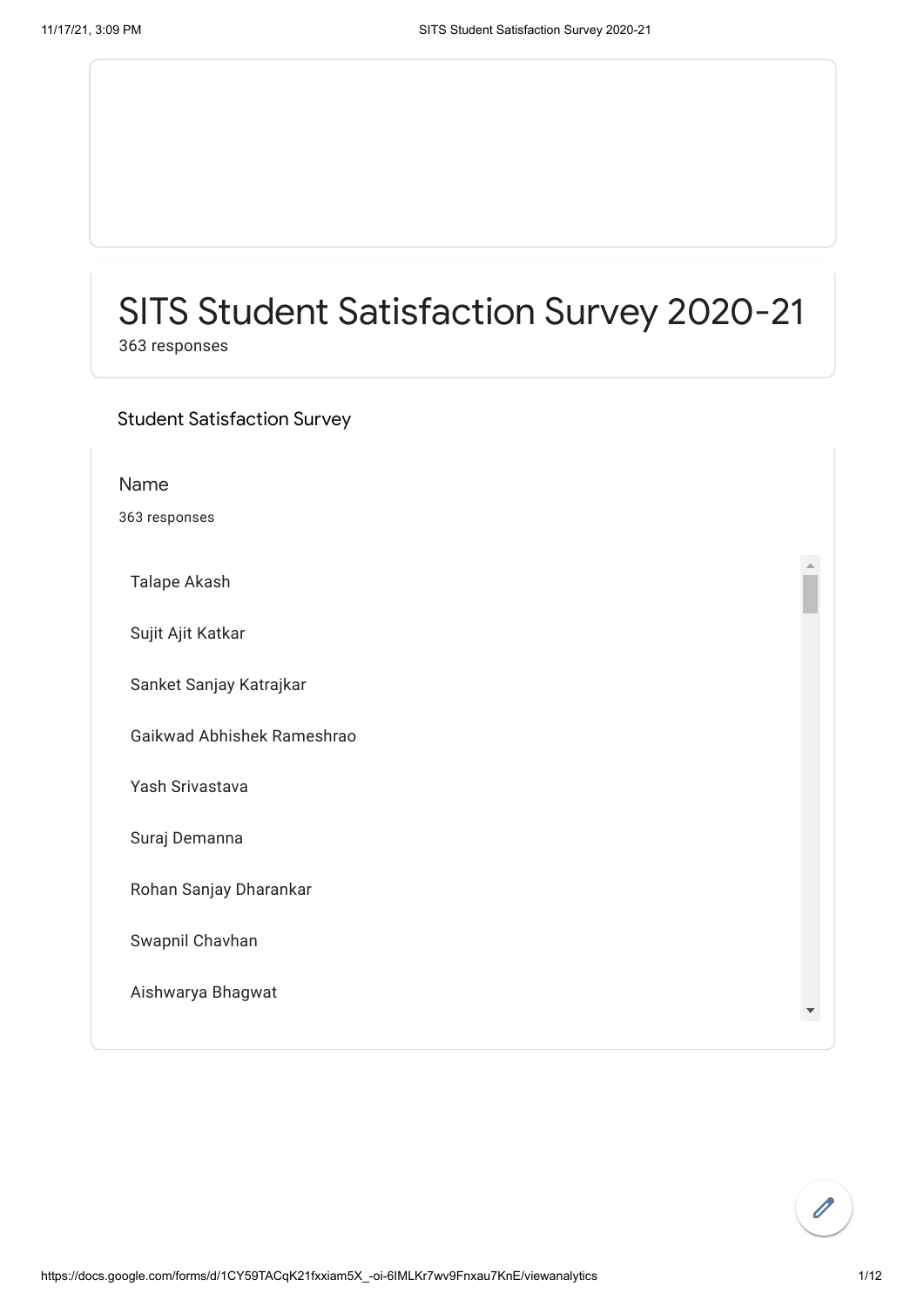



# $\overline{\mathscr{O}}$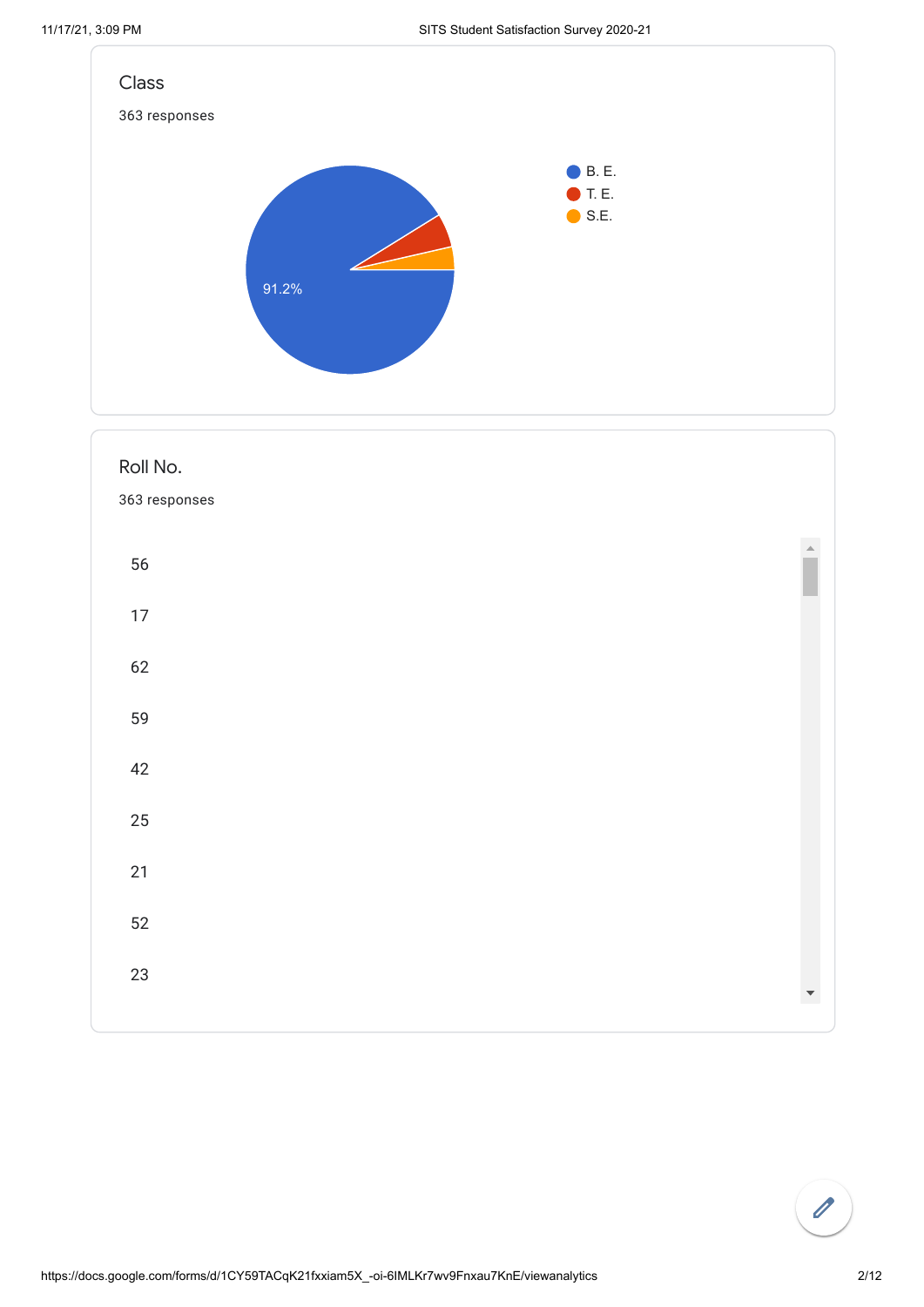

#### Survey Questions

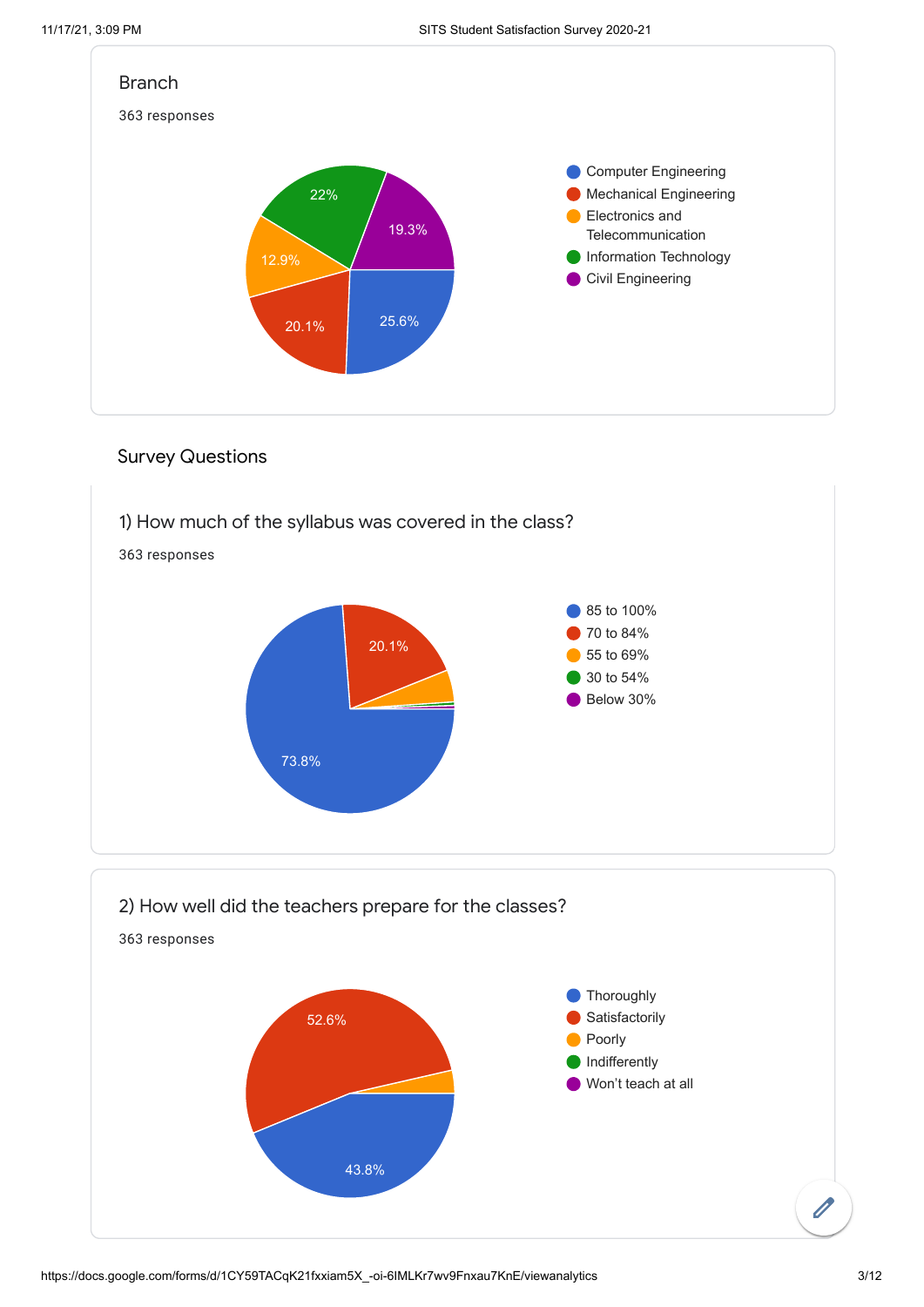

4) The teacher's approach to teaching can best be described as 363 responses Excellent Very good Good Fair Poor 13.2% 30% 55.1%

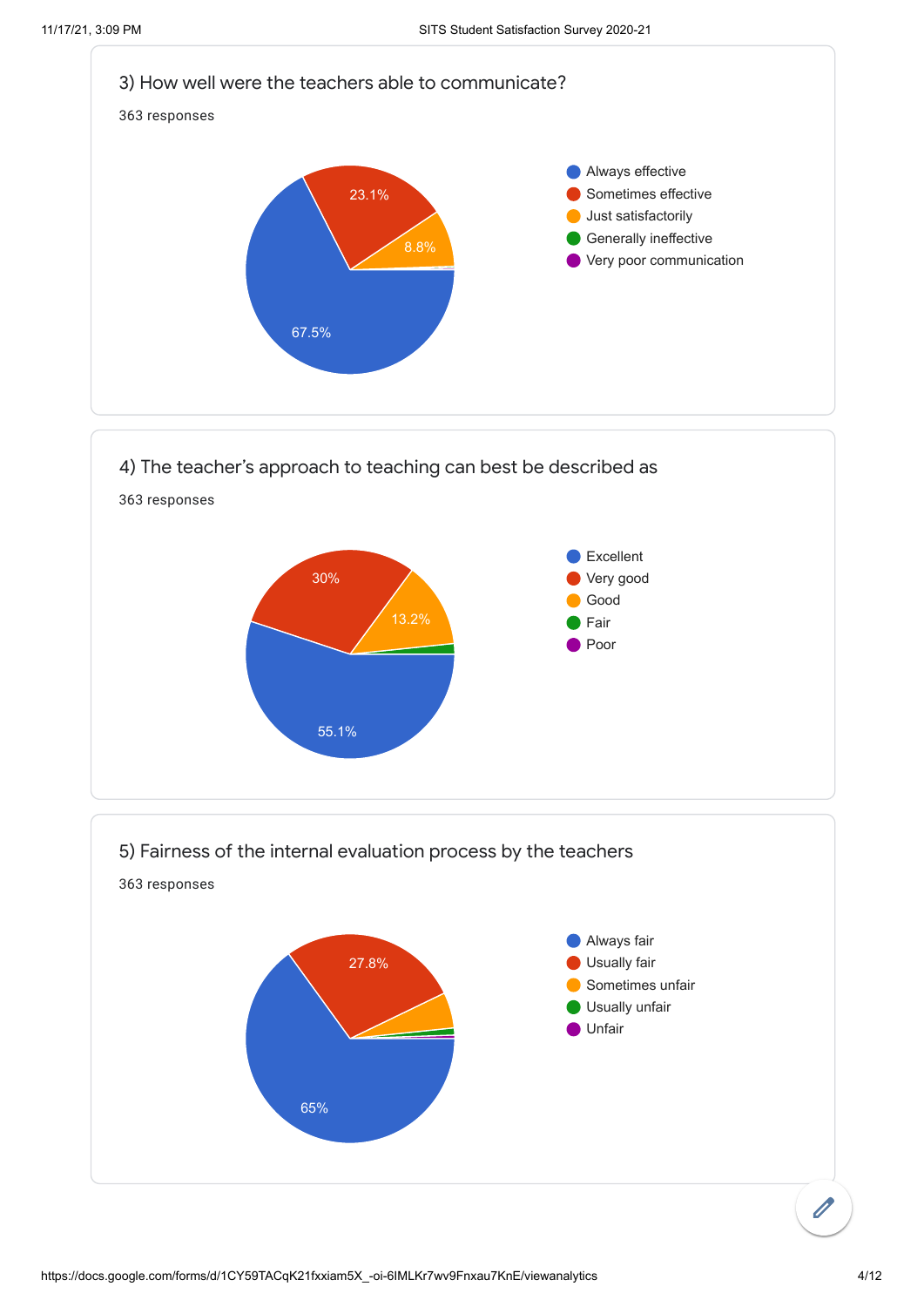

7) The institute takes active interest in promoting internship, student exchange, field visit opportunities for students



8) The teaching and mentoring process in your institution facilitates you in cognitive, social and emotional growth.

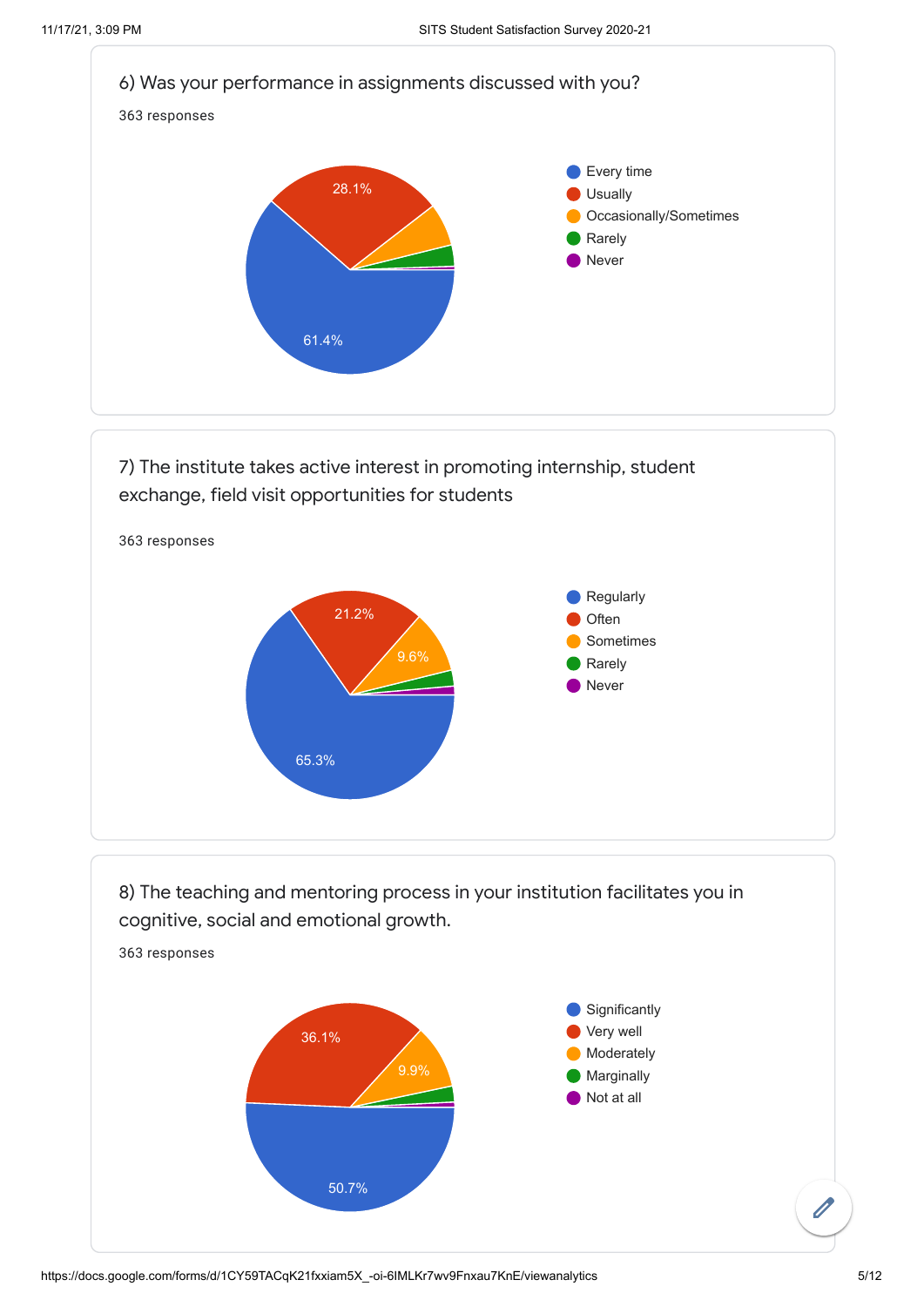

10) Teachers inform you about your expected competencies, course outcomes and programme outcomes.



https://docs.google.com/forms/d/1CY59TACqK21fxxiam5X\_-oi-6IMLKr7wv9Fnxau7KnE/viewanalytics 6/12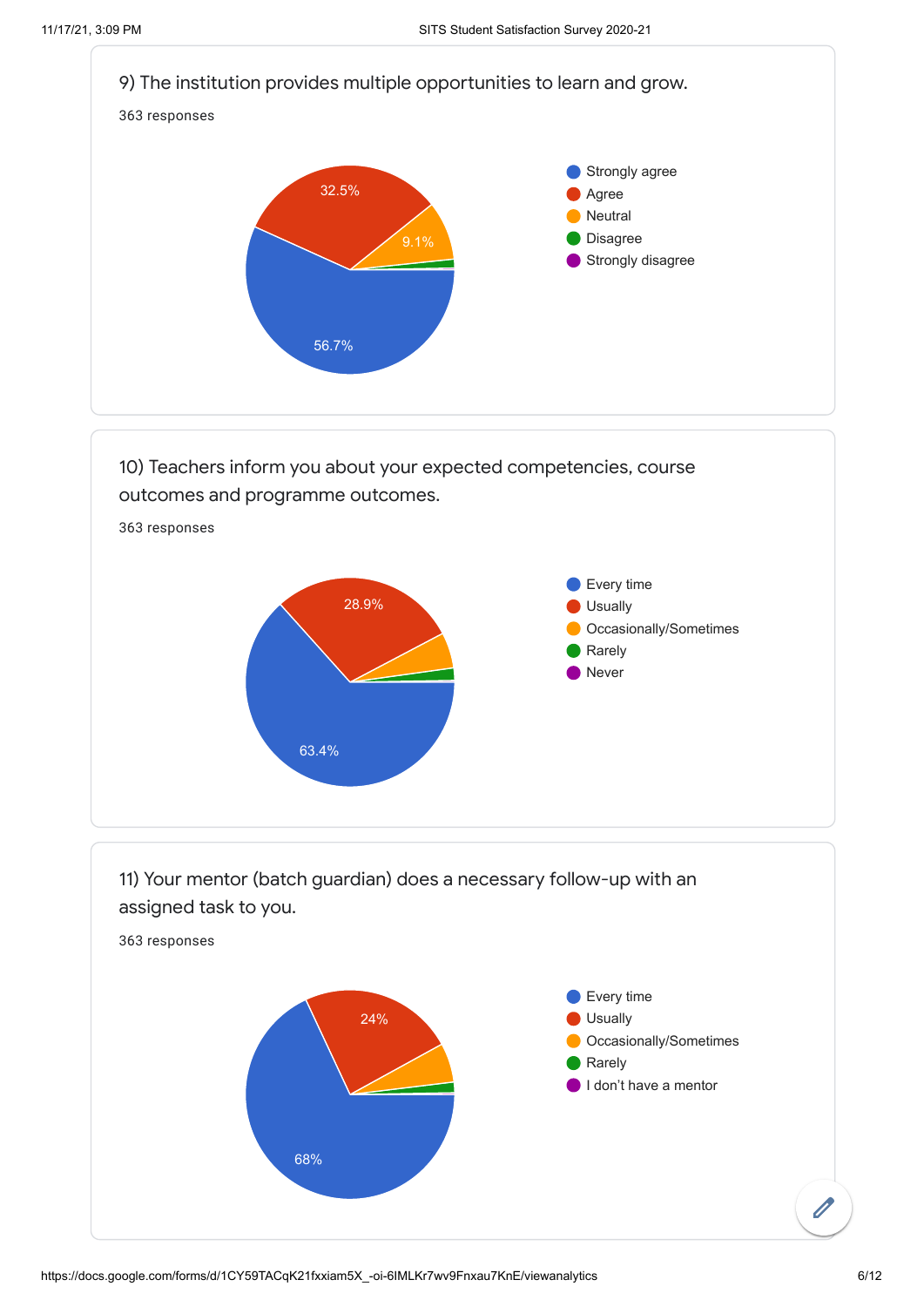Slightly Unable to



60.9%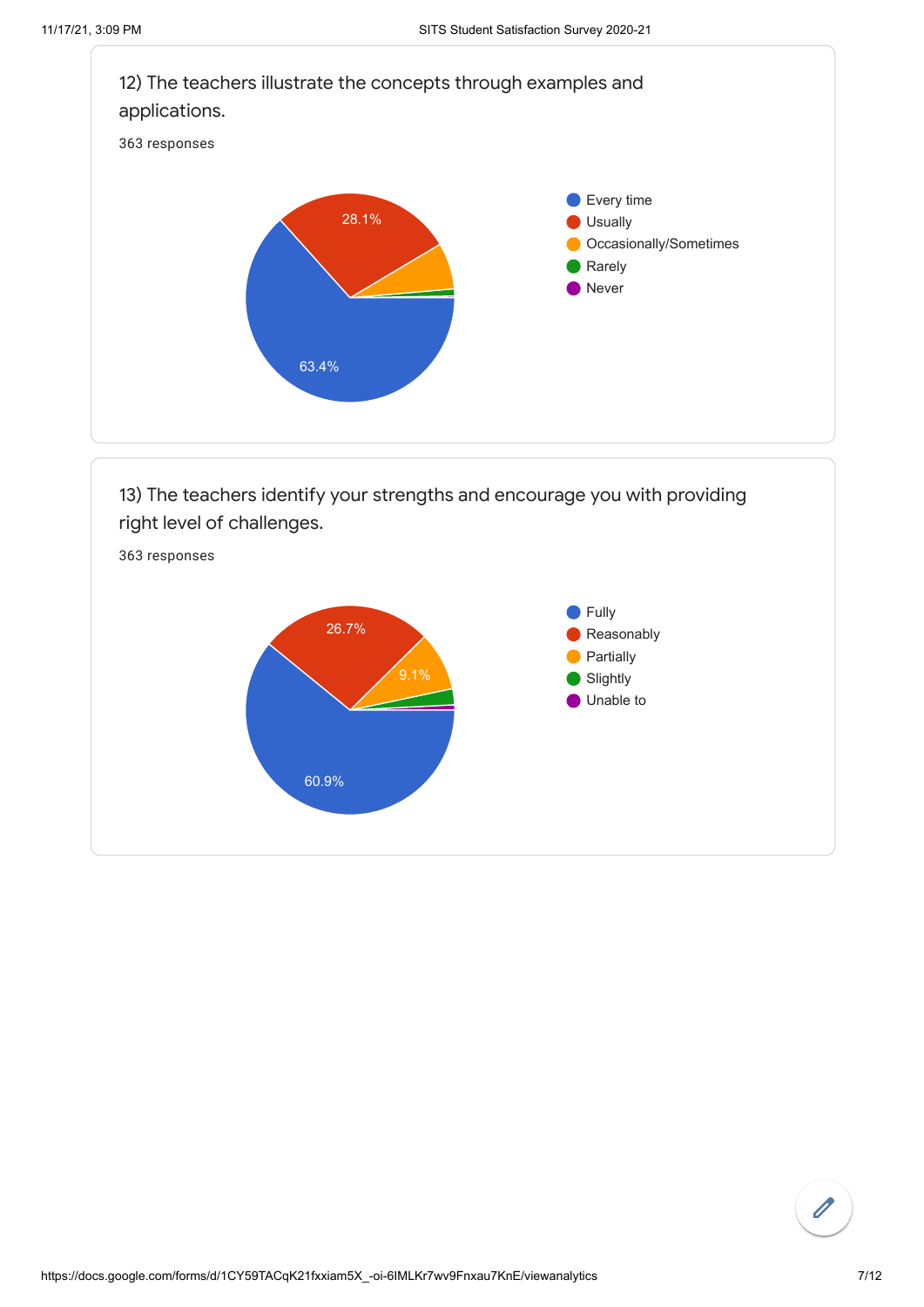

review and continuous quality improvement of the teaching learning process.



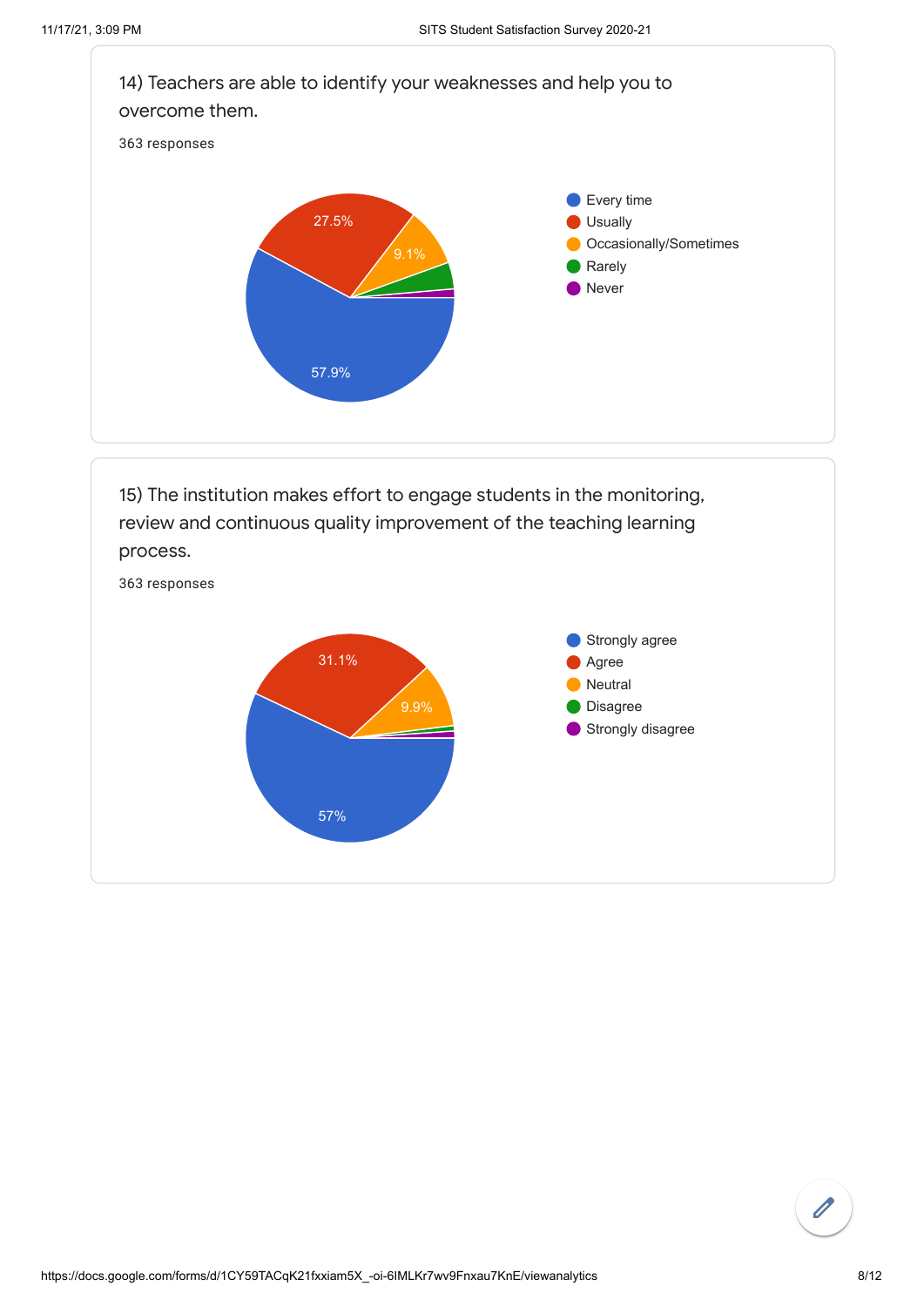

$$
\begin{pmatrix} \mathbf{0} \\ \mathbf{0} \end{pmatrix}
$$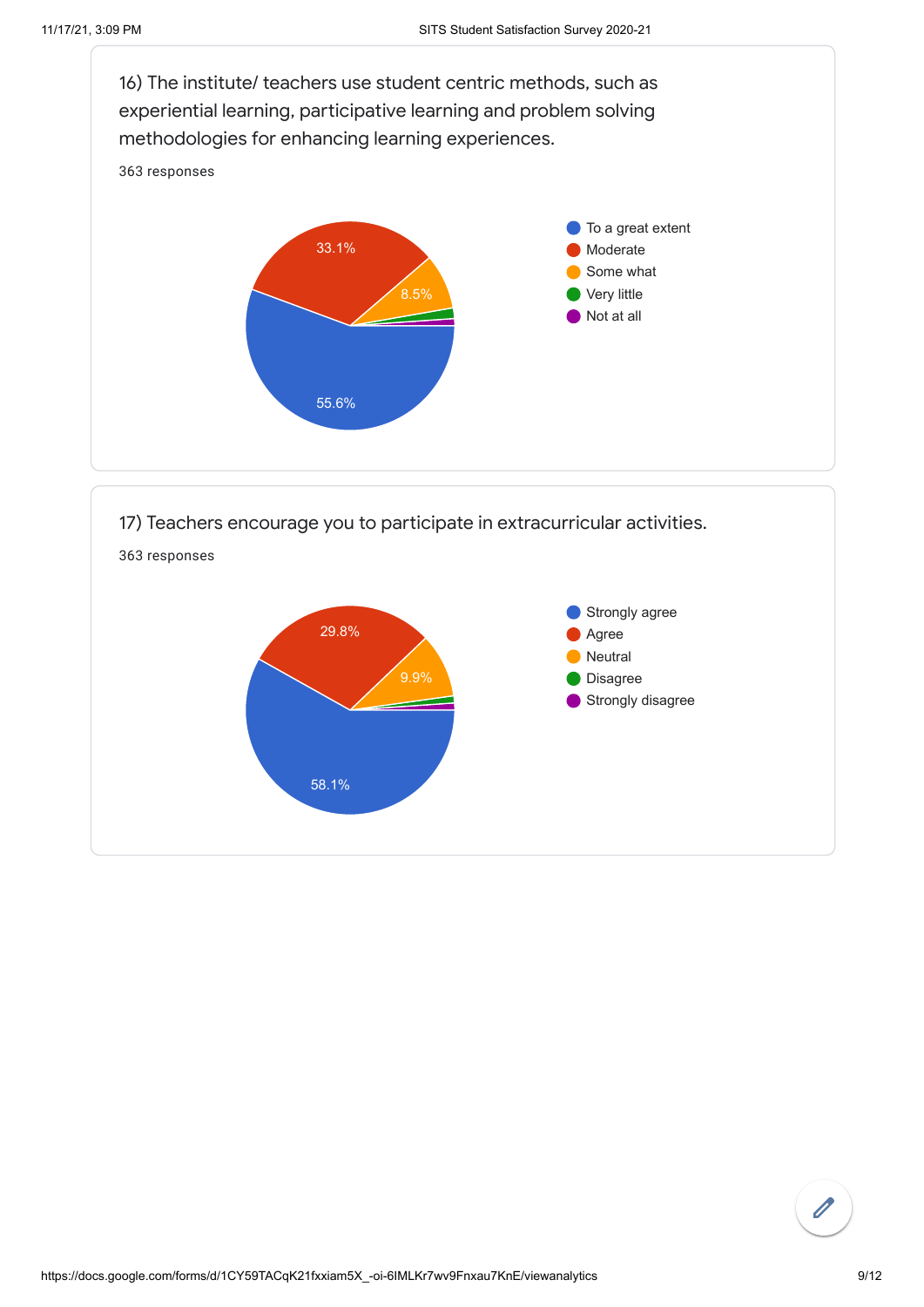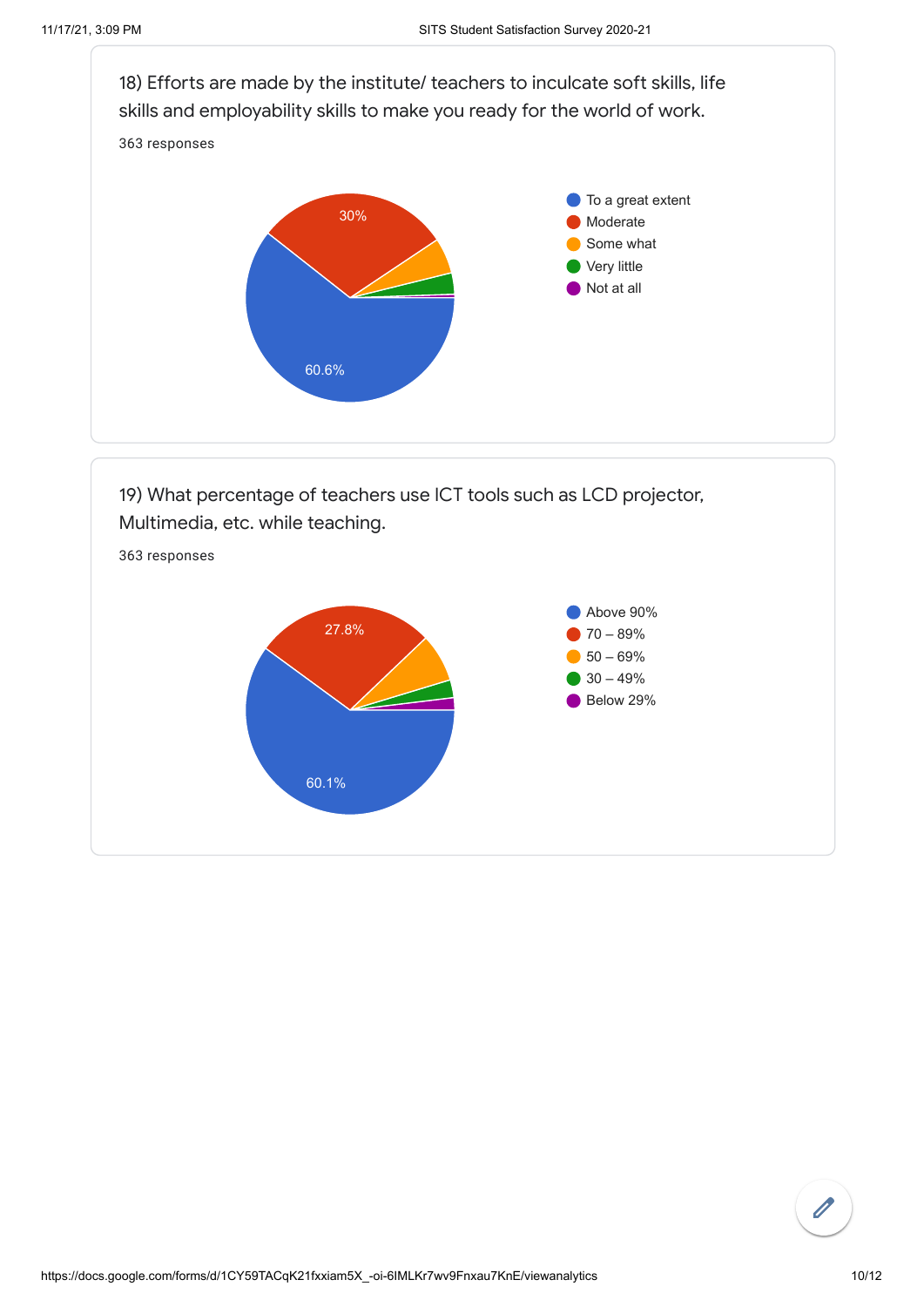

This content is neither created nor endorsed by Google. [Report Abuse](https://docs.google.com/forms/d/1CY59TACqK21fxxiam5X_-oi-6IMLKr7wv9Fnxau7KnE/reportabuse) - [Terms of Service](https://policies.google.com/terms) - [Privacy Policy](https://policies.google.com/privacy)